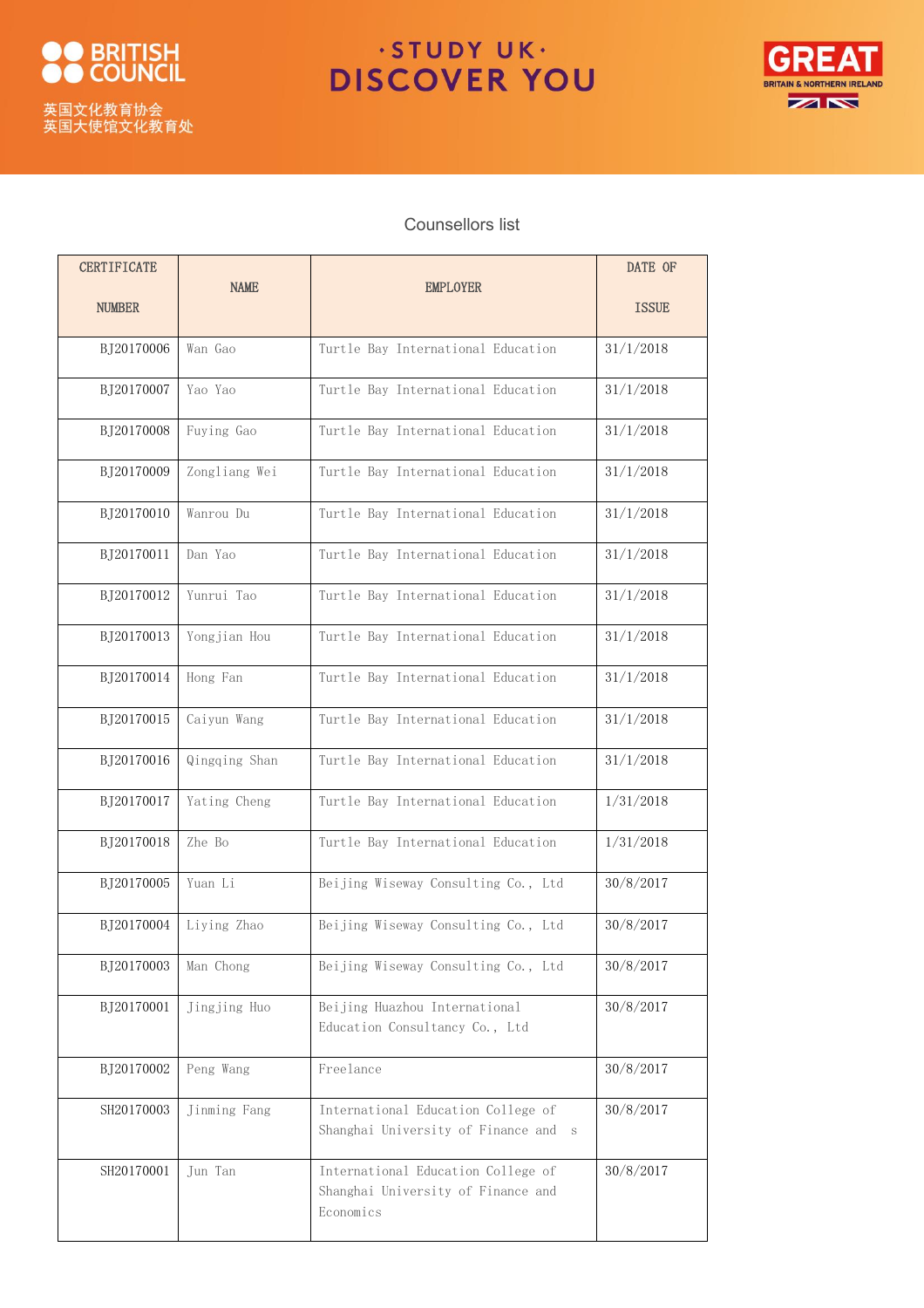| SH20170002       | Xu Liu          | International Education College of<br>Shanghai University of Finance and<br>Economics | 30/8/2017 |
|------------------|-----------------|---------------------------------------------------------------------------------------|-----------|
| SH20170004       | Zuhe Zhang      | Silong Education Service International                                                | 30/8/2017 |
| SH2016 **** 0004 | Yan Zhang       | International Education College of<br>Shanghai University of Finance and<br>Economics | 30/9/2016 |
| SH2016****0003   | Ting Ye         | International Education College of<br>Shanghai University of Finance and<br>Economics | 30/9/2016 |
| SH2016****0001   | Yi Ling         | International Education College of<br>Shanghai University of Finance and<br>Economics | 30/9/2016 |
| SH2016****0002   | Xiaohui Xu      | International Education College of<br>Shanghai University of Finance and<br>Economics | 30/9/2016 |
| HB2016****0001   | Simu Li         | Wuhan Institute of Technology                                                         | 30/9/2016 |
| SD201600180001   | Man Chen        | Qingdao World Education Co., Ltd.<br>Shenzhen Branch                                  | 30/9/2016 |
| SD201600180004   | Chanjuan Zhu    | Qingdao World Education Co., Ltd.<br>Zhuhai Branch                                    | 30/9/2016 |
| SD201600180003   | Aibin Zhou      | Qingdao World Education Co., Ltd.<br>Zhuhai Branch                                    | 30/9/2016 |
| SD201700180002   | Lingyue Xiao    | Qingdao World Education Co., Ltd.<br>Shenzhen Branch                                  | 30/9/2016 |
| FJ201600160001   | Xiyou Yang      | Fujian Stars Study Service Center                                                     | 30/9/2016 |
| SC201601360001   | Xiran Zhang     | Chengdu Huaying Consulting & Service<br>Co., Ltd.                                     | 30/9/2016 |
| GD201602310007   | Changjiang Xiao | GZL International Consultants Co.,<br>Ltd.                                            | 28/2/2016 |
| BJ2000036        | Lu Li           | Beijing Golden Orient International<br>Educational & Culture Exchange Center          | 28/2/2016 |
| YN2016****0002   | Fan Hu          | New Seashore Overseas                                                                 | 28/2/2016 |
| GD201602310005   | Jiaxing Liao    | GZL International Consultants Co.,                                                    | 28/2/2016 |